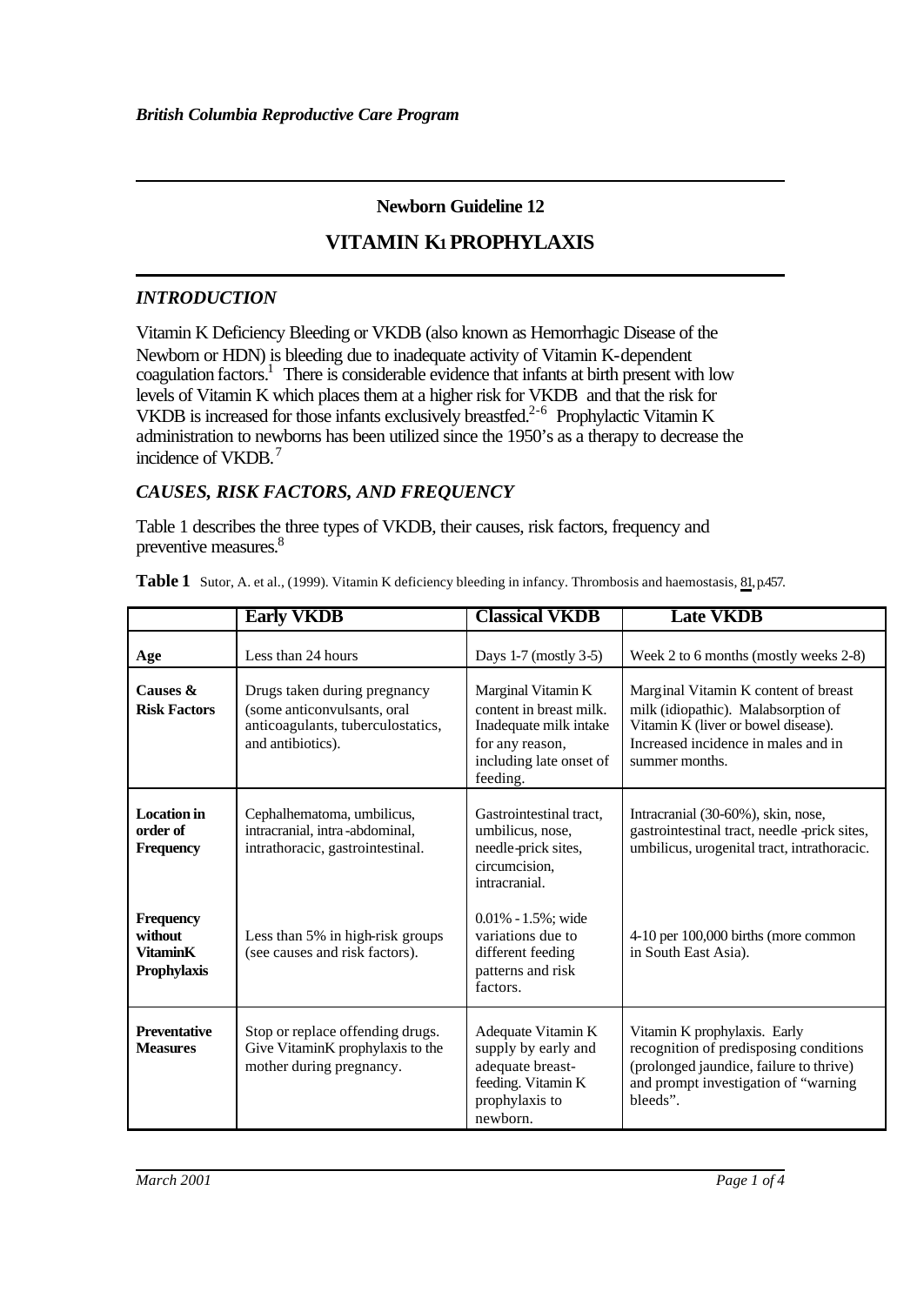## *VITAMIN K1 ADMINISTRATION & STORAGE*

#### **I. ADMINISTRATION**

There are two methods of Vitamin K1 administration: intramuscularly (IM) and orally (PO). Intramuscular injection is the recommended route of administration.

#### **A) Intramuscular**

The American Academy of Pediatrics (1993) and the Canadian Paediatric Society (1997) recommend the intramuscular route of Vitamin K administration. The intramuscular route of Vitamin K administration has been the preferred method in North American due to its high efficacy rate and high compliance rate.

A well publicized study reporting a link between IM Vitamin K and childhood cancer created great concern, especially in Europe, and led some countries to adopt oral Vitamin K rather than the standard IM. Those countries showed a great increase in late VKDB of the newborn. Zipursky<sup>10</sup> reported several casecontrolled studies that have found no evidence to suggest that IM Vitamin K causes childhood cancer.

#### **B) Oral**

Oral administration may be an alternative in cases where parents refuse intramuscular administration to protect their infant from pain associated with intramuscular injection. Intramuscular administration of Vitamin K however, is preffered for the following reasons.<sup>11-18</sup>

- Oral Vitamin K is not absorbed as well as IM Vitamin K
- Several doses of oral Vitamin K are needed over several weeks. Consequently, compliance may be an issue.
- There may be unreliable intake of oral Vitamin K e.g. variable absorption or regurgitation.
- An appropriate oral form of Vitamin K has not been licensed in North America
- The efficacy of oral Vitamin K has not been fully established

## *RECOMMENDATIONS<sup>19</sup>*

- 1. Vitamin K<sup>1</sup> should be given within the first 6 hours after birth following initial stabilization of the baby and an appropriate opportunity for maternal (family) – baby interaction.
- 2. Vitamin K<sup>1</sup> should be given as a single intramuscular dose of:
	- $0.5$  mg for birth weight 1500 g or less
	- 1.0 mg for birth weight greater than 1500 g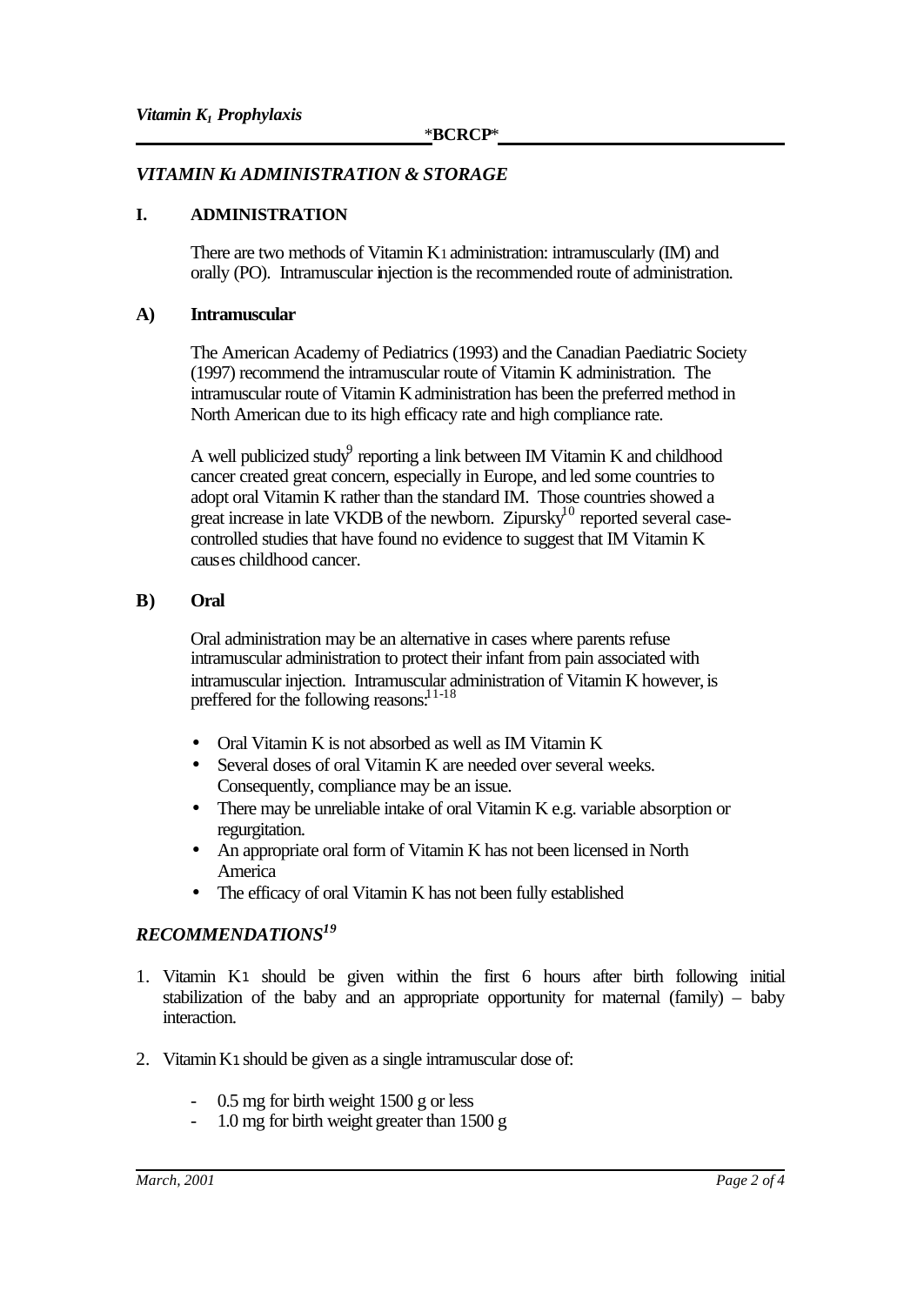\***BCRCP**\*

- 3. For newborn infants whose parents refuse an intramuscular injection, the following is recommended:
	- an oral dose of 2.0 mg of vitamin K<sub>1</sub> at the time of the first feeding
	- this dose should be repeated at 2-4 weeks and 6-8 weeks of age
	- the parenteral form of vitamin K for oral administration is all that is currently available
	- parents should be advised of the importance of baby receiving follow-up doses and be cautioned that their infants remain at an increased risk of late **VKDB**
- 4. The IM route should be used for preterm and sick infants. The IV route may be necessary for extremely low birth weight (ELBW) babies.

#### *REFERENCES*

- 1. Sutor, A., von Kries, R., Cornelissen, M., McNinch, A., & Andrew, M. (1999). Vitamin K deficiency bleeding (VKDB) in infancy. Thrombosis and Haemostasis, 81, 456-461.
- 2. Sutor, A., von Kries, R., Cornelissen, M., McNinch, A., & Andrew, M. (1999). Vitamin K deficiency bleeding (VKDB) in infancy. Thrombosis and Haemostasis, 81, 456-461.
- 3. Zipursky, A. (1999). Prevention of Vitamin K deficiency bleeding in newborns. British Journal of Haematology, 104, 430-437.
- 4. American Academy of Pediatrics. (1993). Controversies concerning Vitamin K and the newborn. Pediatrics, 91(5), 1001-1003.
- 5. Hogenbirk, K., Peters, M., Bouman, P., Sturk, A., & Buller, H. (1993). The effect of formula versus breast feeding and exogenous Vitamin K1 supplementation on circulating levels of Vitamin K1 and Vitamin K-dependent clotting factors in newborns. European Journal of Pediatrics 152, 72-74.
- 6. Loughnan, P. & McDougall, P. (1993). The efficacy of oral Vitamin K1: Implications for future prophylaxis to prevent haemorrhagic disease of the newborn. Journal of Paediatric and Child Health, 29, 171-176.
- 7. Zipursky, A. (1999). Prevention of Vitamin K deficiency bleeding in newborns. British Journal of Haematology, 104, 430-437.
- 8. Sutor, A., von Kries, R., Cornelissen, M., McNinch, A., & Andrew, M. (1999). Vitamin K deficiency bleeding (VKDB) in infancy. Thrombosis and Haemostasis, 81, 456-461.